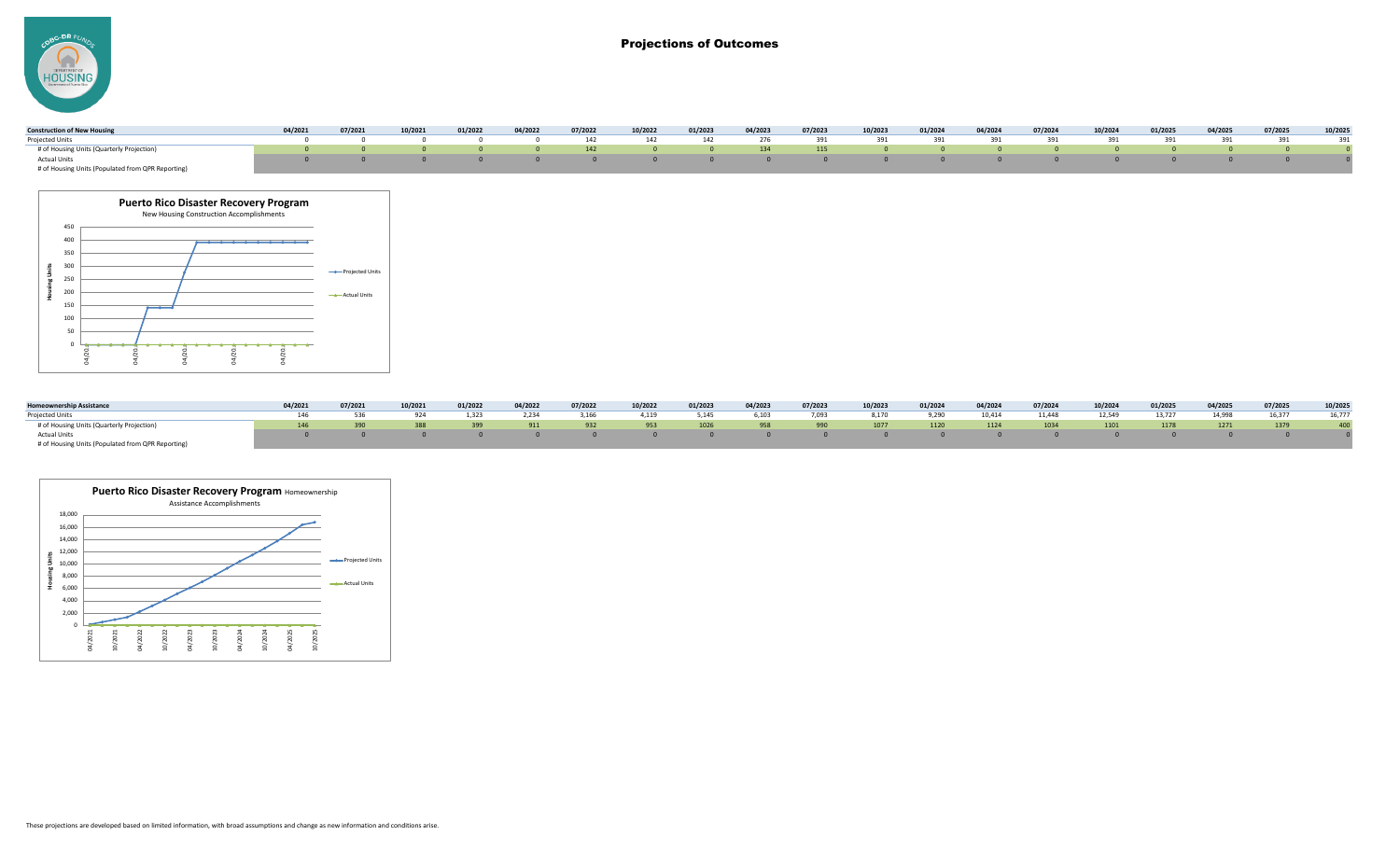-DR F **HOUSING** 

# Projections of Outcomes

| <b>Residential Rehab and Reconstruction</b> | 04/2021 | 07/2021 | 10/2021 | 01/2022 | 04/2022 | 07/2022 | 10/2022 | 01/2023     | 04/2023 | 07/2023            | 10/2023 | 01/2024 | 04/2024 | 07/2024 | 10/2024 | 01/2025 | 04/2025 | 07/2025 | 10/2025 |
|---------------------------------------------|---------|---------|---------|---------|---------|---------|---------|-------------|---------|--------------------|---------|---------|---------|---------|---------|---------|---------|---------|---------|
| Projected Units                             |         | 1.678   | 2,458   | 3,438   | 4,393   | 5,453   |         | 6,443 7,343 |         | 8,337 9,367 10,267 |         | 11,167  | 12,067  | 13,332  | 14,962  | 17,089  | 19,422  | 22,545  | 23,417  |
| # of Housing Units (Quarterly Projection)   |         | 1.018   | 780     | 980     | 955     | 1,060   | 990     | 900         | 994     | 1,030              | 900     | 900     | 900     | 1,265   | 1,630   | 2,127   | 2,333   | 3,123   | 872     |
| Actual Units                                |         |         |         |         |         |         |         |             |         |                    |         |         |         |         |         |         |         |         |         |
|                                             |         |         |         |         |         |         |         |             |         |                    |         |         |         |         |         |         |         |         |         |



| <b>Public Facilities</b>                              | 04/2021 | 07/2021                                                                                                                                                                                                                         | 10/2021 | 01/2022 | 04/2022 | 07/2022     | 10/2022 | 01/2023 | 04/2023 | 07/2023 | 10/2023 | 01/2024 | 04/2024 | 07/2024 | 10/2024        | 01/2025 | 04/2025 | 07/2025 | 10/2025 |
|-------------------------------------------------------|---------|---------------------------------------------------------------------------------------------------------------------------------------------------------------------------------------------------------------------------------|---------|---------|---------|-------------|---------|---------|---------|---------|---------|---------|---------|---------|----------------|---------|---------|---------|---------|
| <b>Projected Facilities</b>                           |         | 69 - 100 - 100 - 100 - 100 - 100 - 100 - 100 - 100 - 100 - 100 - 100 - 100 - 100 - 100 - 100 - 100 - 100 - 100 - 100 - 100 - 100 - 100 - 100 - 100 - 100 - 100 - 100 - 100 - 100 - 100 - 100 - 100 - 100 - 100 - 100 - 100 - 10 | 119     |         | 219 369 | 569 769 977 |         |         | 1,316   | 1,697   | 2,047   | 2,405   | 2,894   | 3,425   | 3.875          | 4,283   | 4,672   | 5.053   | 5,367   |
| # of Public Facilities (Quarterly Projection)         |         |                                                                                                                                                                                                                                 | 50      | 100     | 150     | 200         | 200     | 208     | 339     | 381     | 350     | 358     | 489     | 531     | 450            | 408     | 389     |         | 314     |
| <b>Actual Facilities</b>                              |         |                                                                                                                                                                                                                                 |         |         |         |             |         |         |         |         |         |         |         |         | $\overline{a}$ |         |         |         |         |
| # of Public Facilities (Populated from QPR Reporting) |         |                                                                                                                                                                                                                                 |         |         |         |             |         |         |         |         |         |         |         |         |                |         |         |         |         |

### **Quarterly Projections by Activity Type:**

| Acquisition, construction, reconstruction of public facilities |    |  |     |     |     |     |     |     |     |     |     |     |     |     |     |     |     |     |
|----------------------------------------------------------------|----|--|-----|-----|-----|-----|-----|-----|-----|-----|-----|-----|-----|-----|-----|-----|-----|-----|
| # of Public Facilities                                         | 19 |  | 100 | 150 | 200 | 200 | 208 | 339 | 381 | 350 | 358 | 489 | 531 | 450 | 408 | 389 | 381 | 314 |
| Construction/reconstruction of water lift stations             |    |  |     |     |     |     |     |     |     |     |     |     |     |     |     |     |     |     |
| # of Public Facilities                                         |    |  |     |     |     |     |     |     |     |     |     |     |     |     |     |     |     |     |
| Construction/reconstruction of water/sewer lines or systems    |    |  |     |     |     |     |     |     |     |     |     |     |     |     |     |     |     |     |
| # of Public Facilities                                         |    |  |     |     |     |     |     |     |     |     |     |     |     |     |     |     |     |     |
| Dike/dam/stream-river bank repairs                             |    |  |     |     |     |     |     |     |     |     |     |     |     |     |     |     |     |     |
| # of Public Facilities                                         |    |  |     |     |     |     |     |     |     |     |     |     |     |     |     |     |     |     |
| Rehabilitation/reconstruction of public facilities             |    |  |     |     |     |     |     |     |     |     |     |     |     |     |     |     |     |     |
| # of Public Facilities                                         |    |  |     |     |     |     |     |     |     |     |     |     |     |     |     |     |     |     |